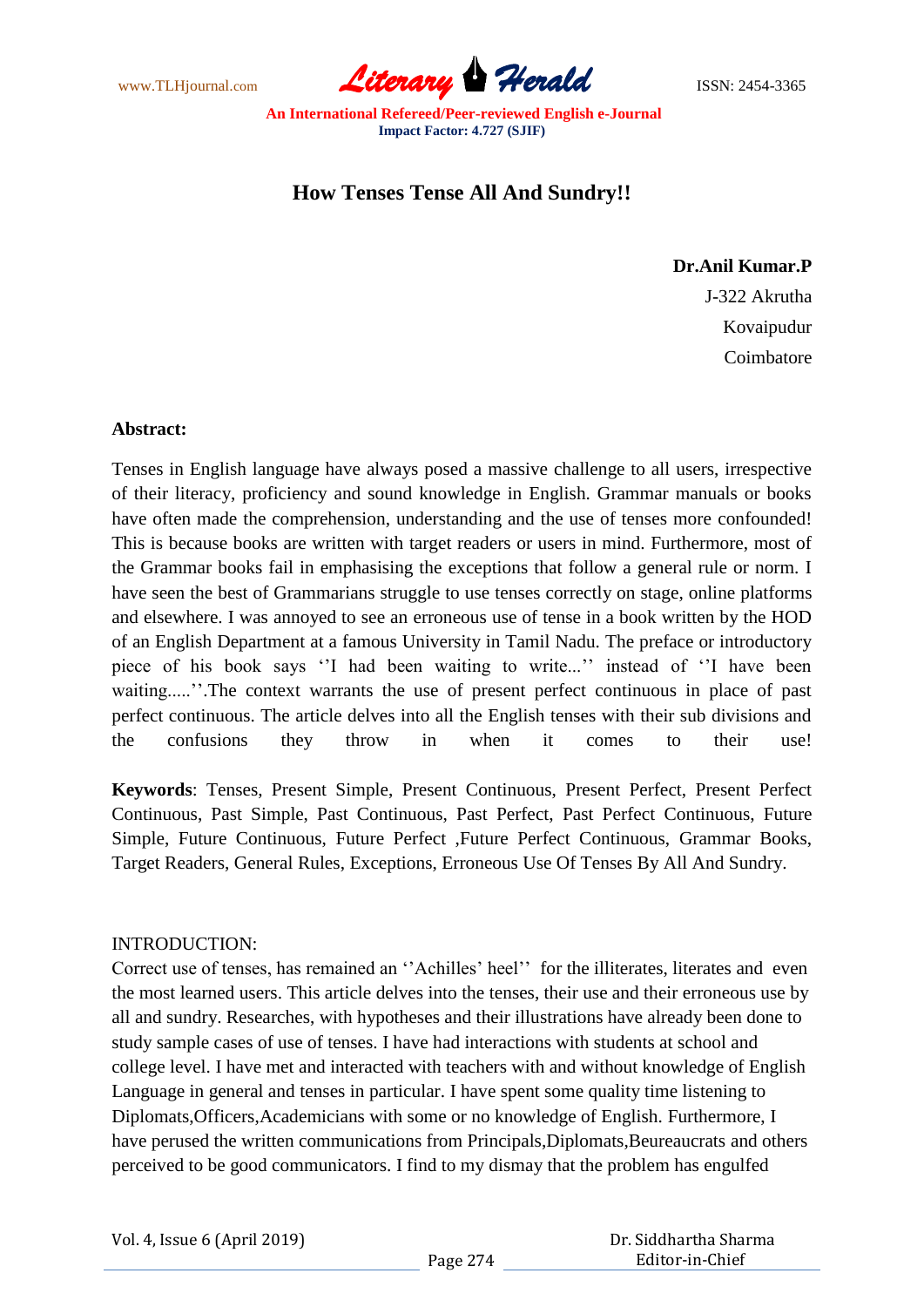

almost every one; all and sundry, to say the least!

### TENSES IN ENGLISH:

Tenses are primarily the fulcrum around which the entire process of communication(both verbal and written) revolves! There is a tense in every phrase or sentence used. Communication has a purpose and a listener or a reader comprehends it only from what he hears or reads. An erroneous use of tense can convey a meaning contrary to what has been intended. This defeats the very purpose of communication. Unlike Latin,French,Sanskrit or any other language for that matter, use, of English is highly "tense- sensitive". This is because English has tense forms that cover almost every context in speaking and writing! Let us see the tenses, their forms and uses first.

### PRESENT SIMPLE OR SIMPLE PRESENT:

As the name suggests, it is quite simple and it is a form of Present tense. There could be questions as to why and how we use present simple. It is therefore important to have an over view of its use with exceptions.

This form of present tense is used to denote:

a)actions that take place at the time of speaking. An example could be ""Look, he plays there". However, one ought to be quick enough to note that "Look, he is playing there" would be a more common usage.

b)a habit. An example could be "I get up at  $6 O'$  clock every day". This is a standard use with no exception on the possibility of the use of any other tense in this context. c)a universal truth. An example could be "The Sun rises in the east". A general truth cannot have any other tense or form in its description, no matter whether the description is in the present or the past.

d) historic past. What is historic past? It could be an anecdote or a description of a live action that happened in the past !An example could be ""It is the year 1945.The great Donald Bradman just walks in now. There is thunderous applause". On could note that even though the action took place in the past, the narration is in simple present.

e) headlines in newspaper .An example could be ""Millionaire goes bankrupt"".The millionaire must have gone bankrupt a few days ago or so. Yet the headline uses simple present.

f)a planned future. An example could be "The PM arrives in Mumbai tonight". It is an action reserved for future.Yet,its certainty allows the use of simple present. But,here one needs to understand that in this context, there could be possibilities of other tense forms being used too. One could also say "The PM is arriving in Mumbai tonight" or "The PM will arrive in Mumbai tonight". It is therefore important to know that a few tense forms are far from rigid when it comes to allowing other forms to replace them on certain contexts!

A student or a reader should construe from a context ""He teaches us English"" as to whether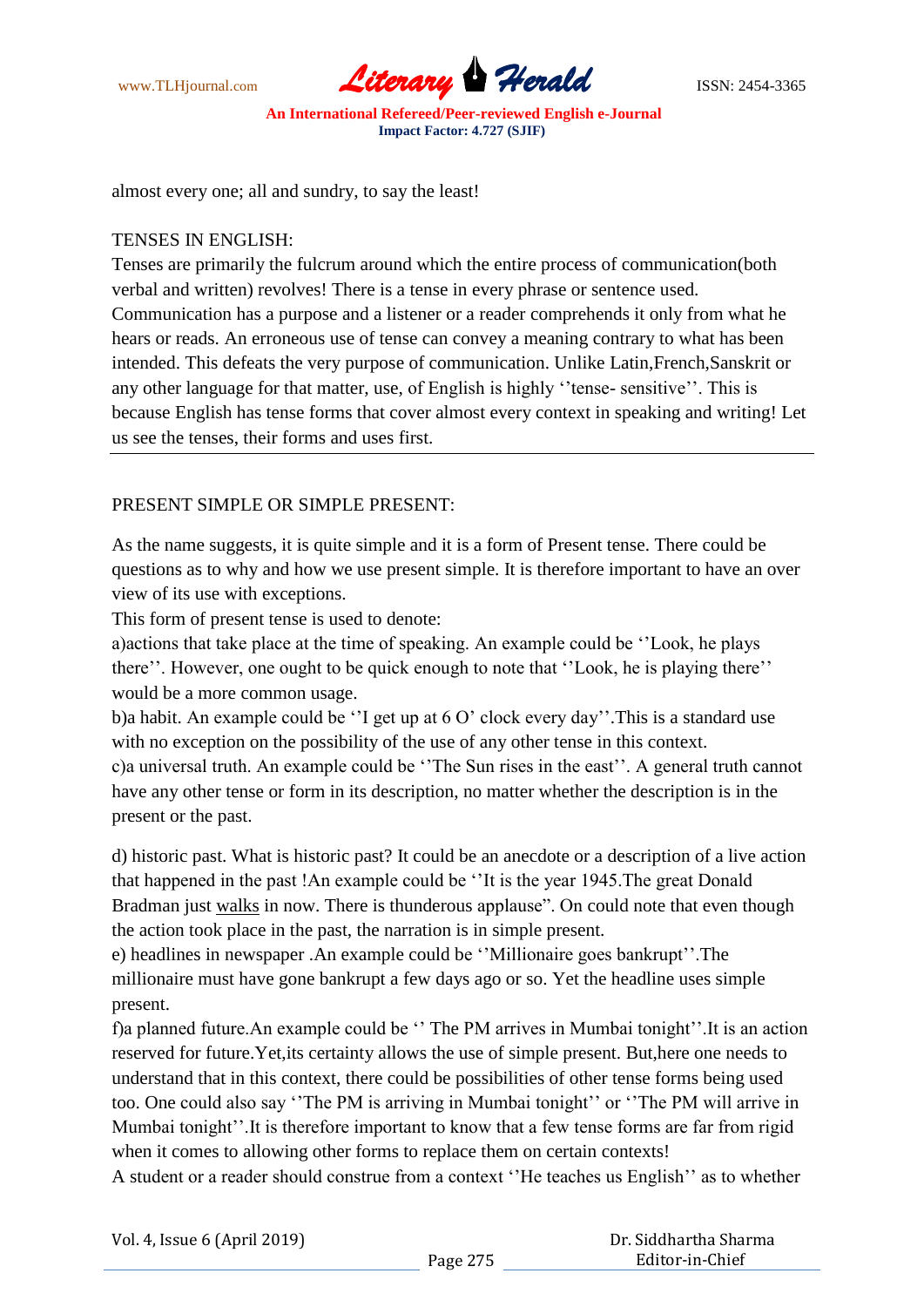www.TLHjournal.com **Literary Herald ISSN: 2454-3365** 

the teacher teaches at the time of speaking or the sentence means a regular/habitual action. This should be discernible from the context!

### PRESENT CONTINUOUS:

This is indeed not a difficult form of present tense to handle. For it denotes:

a)an action happening at the time of speaking.An example could be ""Look, he is playing there". We can compare it with the example I have provided for simple present. There is a clear mention that in such contexts, present continuous is preferred to simple present.However,one should discern well to comprehend the sentence ""I am reading MACBETH at the moment". It could either mean I have been reading the play for quite some time and I am yet to finish it or at the time of speaking ,I am reading the play.This should indeed be made out from the context. Unfortunately, most Grammar books do not allow us to see a context besides adhering to a rule!

b)an action referring to a planned future.An example could be ""The PM is arriving here tonight"".Here the sentence refers to a course of action reserved or confirmed for the future. While going through examples of present continuous, we need to decipher contexts very well. The sentence "The PM is working hard on the project" need not necessarily mean the work is going on exactly at the time of speaking. On the other hand, it means the work perhaps started in the past and it is still in progress.

#### PRESENT PERFECT:

This is arguably the most confusing of all tenses/forms. It denotes:

a)an action that has just been completed. An example could be,"I have finished my breakfast".

b)an unspecified past. An example could be, "I have seen him" or "I have watched this movie"".There is no specific reference on when the action happened. This tense could be used with words like 'recently' or 'before'. It could be used with phrases like ''in the past''. An example could be," I have done this in the past".

However, we should be careful not to say "I have seen him yesterday" or "I have watched the movie yesterday"".To make a specific reference of the past, we need to use simple past tense. The whole idea of using present perfect is to suggest that an action happened in the past and the effect of which is still there in the present. Therefore, the time is unspecific and it demands the use of present perfect.

c) an action that took place in the past and is still continuing in the present. An example could be," I have not seen him for long" or "I have not seen him since last year". In such contexts,this tense is used with "since" or "for". PRESENT PERFECCT CONTINUOUS: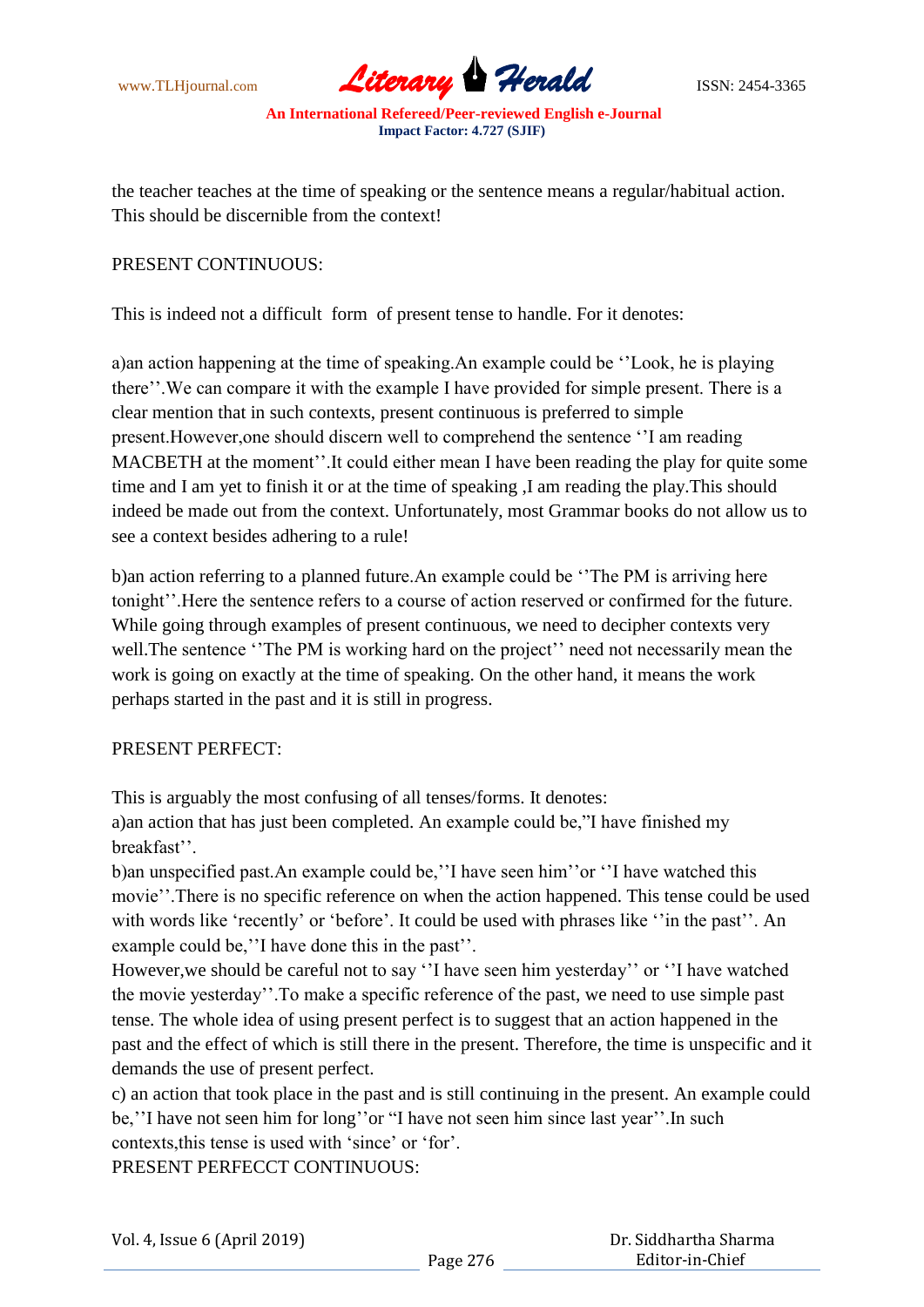www.TLHjournal.com **Literary Herald** ISSN: 2454-3365

This form of present tense requires careful use.It denotes:

an action that took place in the past and continuing in the present. An example could be,""I have been working here since 1990/I have been working here for twenty nine years/It has been raining since this morning/It has been raining for hours".

One has to clearly understand that "It is raining" and "It has been raining" communicate two different meanings. The former suggests that it is raining right now without giving any indication on when the rain started. The latter suggests that it is raining right now and the rain started in the past. Here, one can see that past and present actions are connected to communicate an idea. This tense is often used with "since" and "for". Phrases like ""long time and "some time" are also used with this tense.

# PAST SIMPLE OR SIMPLE PAST:

This is not a difficult tense/form to use. It denotes:

a)an action that took place in the specific past.An example could be "I saw him yesterday". b)an action with or without mentioning the specific time in the past. The example""I saw him" invariably means I saw him some time in the specific past.

# PAST CONTINUOUS:

This is the past form of present continuous. It denotes:

a)an action that was happening in the past.An example could be ""He was playing". b) an action when direct narration is converted to indirect narration or reported speech. Here, the present continuous in direct narration becomes past continuous in indirect narration or reported speech. Let us see an example.

Direct narration: He said, 'I am not coming'.

Indirect or reported speech: He said that he was not coming.

# PAST PERFECT:

This is a tense form that needs careful use.It denotes:

a)the earlier of the two actions in the past.An example could be,""When I reached the station, the train had left". (There are two past actions here-'had left' and 'reached'. But 'had left' is deemed to have happened earlier.)

b)an action when direct narration is converted to indirect narration or reported speech. Here, the present perfect becomes past perfect .Let us see an example.

Direct narration: He said, "They have come"

Indirect or reported speech:He said that they had come.

It should be noted that an action in simple past in the direct narration is converted to past perfect in indirect or reported speech.Let us see an example. Direct narration: He said,"I arrived there on time".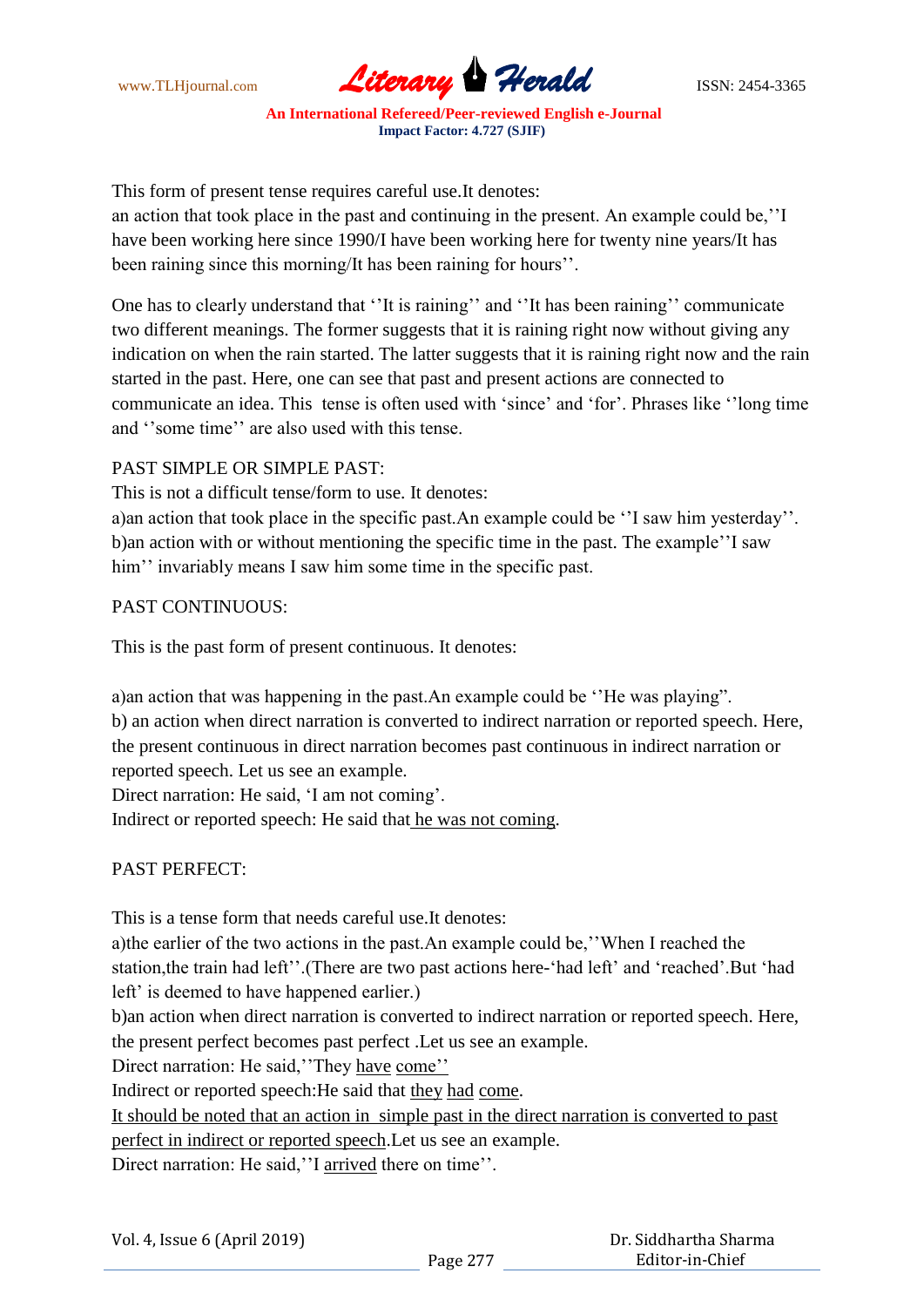www.TLHjournal.com **Literary Herald Herald** ISSN: 2454-3365

Indirect narration: He said that he had arrived on time.

### PAST PERFECT CONTINUOUS:

It is basically the past form of present perfect continuous.It denotes:

a)an action that took place at a certain point in the past and it was still continuing at a certain point in the past.An example could be "In 2015,I had been working there for 15 years". b)an action when direction narration is converted to indirect narration or reported speech.Here the present perfect continuous in the direct narration becomes past perfect continuous in the indirect or reported speech.Let us see an example. Direct narration: He said, "I have been waiting" Indirect or reported speech: He said that he had been waiting.

# FUTURE SIMPLE OR SIMPLE FUTURE:

This form of future tense is quite simple to use. It denotes: an action likely to take place in future. An example could be,""He will visit us tomorrow.

#### FUTURE CONTINUOUS:

This form of future tense is not difficult to use either. It denotes: an action that is likely to take place in future.It is at times,used in place of simple future,too.An example could be,""He will be visiting us tomorrow"".As mentioned earlier, simple future could replace future continuous in some places. Hence, "He will visit us tomorrow" is also fine as an example if we are to interchangeably use both the forms.

#### FUTURE PERFECT:

The use of this tense form requires careful attention. It denotes: an action that will just have completed sometime in future. An example could be" Tomorrow, by this time, I will have completed two lessons". It is important to understand the context clearly so as to use this tense form.

### FUTURE PERFECT CONTINUOUS:

The use of this tense requires minute attention. It denotes:

a)an action that happens at a point of time in future and still be continuing at another point of time in future. An example could be, "Next year, by this time, I will have been serving Oxford University". The sentence implies that the speaker is likely to join the university and is likely to continue his service at some point in time in future.

| Vol. 4, Issue 6 (April 2019) |  |
|------------------------------|--|
|------------------------------|--|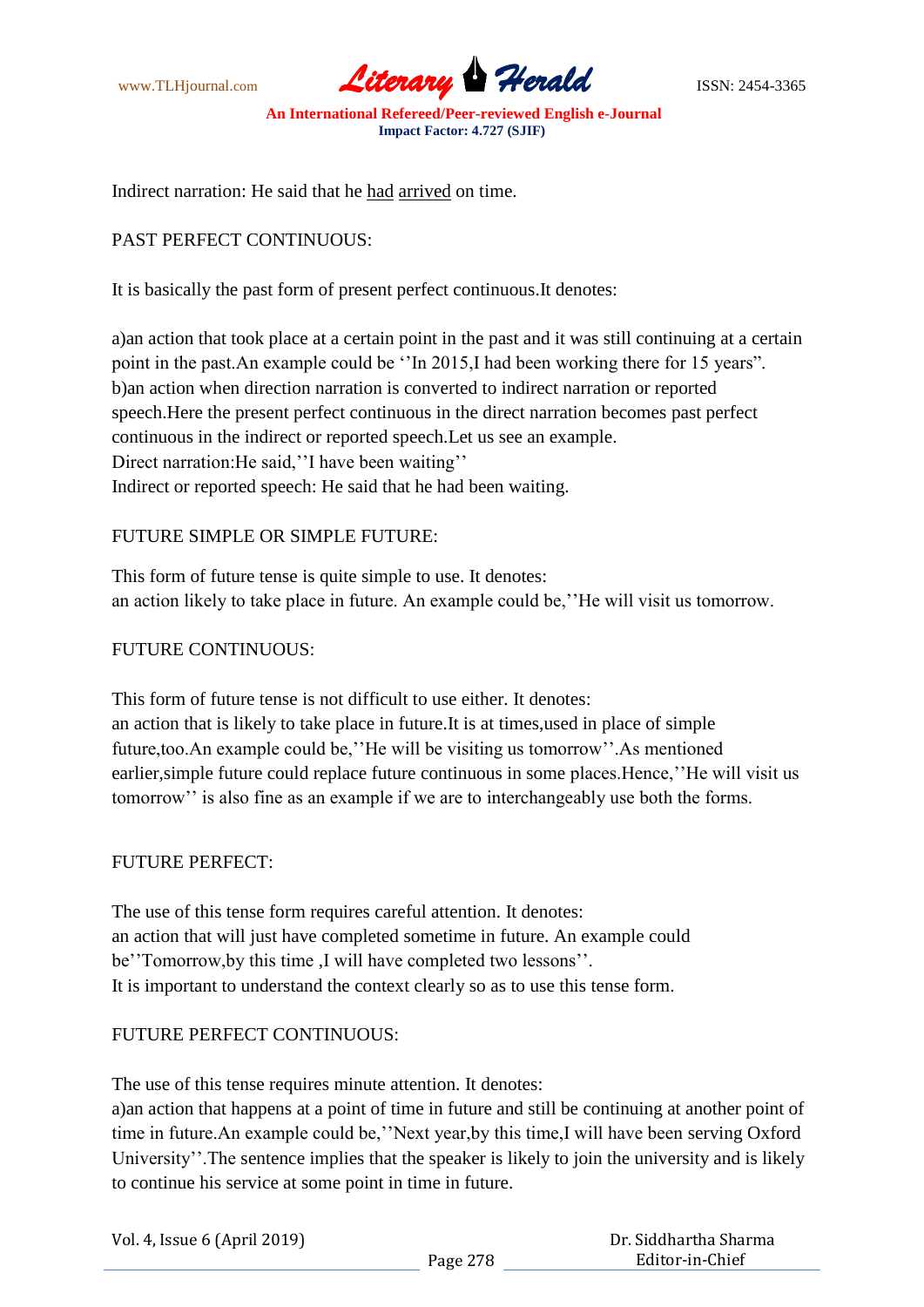www.TLHjournal.com **Literary Herald Herald** ISSN: 2454-3365

b)an action that may have happened in the past and will be continuing at some point in time in future.An example could be,""Next month,by this time I will have been teaching you Shakespeare". Here, the implication is that the lesson from Shakespeare has started in the past and it is likely to continue at a certain point in time in future.

**Beware**! One needs an absolute understanding of the context to use this tense form.

### FINALITY OF THE RULES:

Are the above rules final? They are just an outline. They could perhaps serve as a ready reference but not a gospel. One has to look for a substantial number of contexts in which tenses have been used. A dictionary gives us the meaning of every word. However, to use a word in a context requires real understanding of different contexts!

### WHERE TO LOOK FOR CONTEXTS?

Reading short stories,novels,essays and newspaper articles will help us abundantly in this regard. Listening to speakers who have excellent command in the language is going to be helpful, too. These pieces of literature have tenses and expressions used in different contexts.

### HOME WORK WHILE READING:

It is recommended that while reading, one can spot a tense form, underline it and look up the text to find out how it has been used in a context. Stories are the best companions to understand and learn tenses. A story may be written in either present or past tense or perhaps,there could be the use of both the tenses. Stories beginning in the present tense have the liberty to switch over to other tenses. However, stories beginning in the past tense could rarely take a liberty of switching over to other tenses except on rarest of circumstances.

#### A REQUEST TO ALL LEARNERS:

I would recommend that all of you first make a chart of the tenses and its forms. It is also highly necessary to have the rules of their use in hand. Then the learners can pick up a piece of literature (story, novel or article) for reading. As they move along, they could mark the tense forms they come across in these pieces of literature. The chart and the rules of use (already in hand) will help the learners quickly identify a tense and the context in which it is used!

#### CONCLUSION:

This article is suggestive in character. I have interacted with diplomats, professors and a few